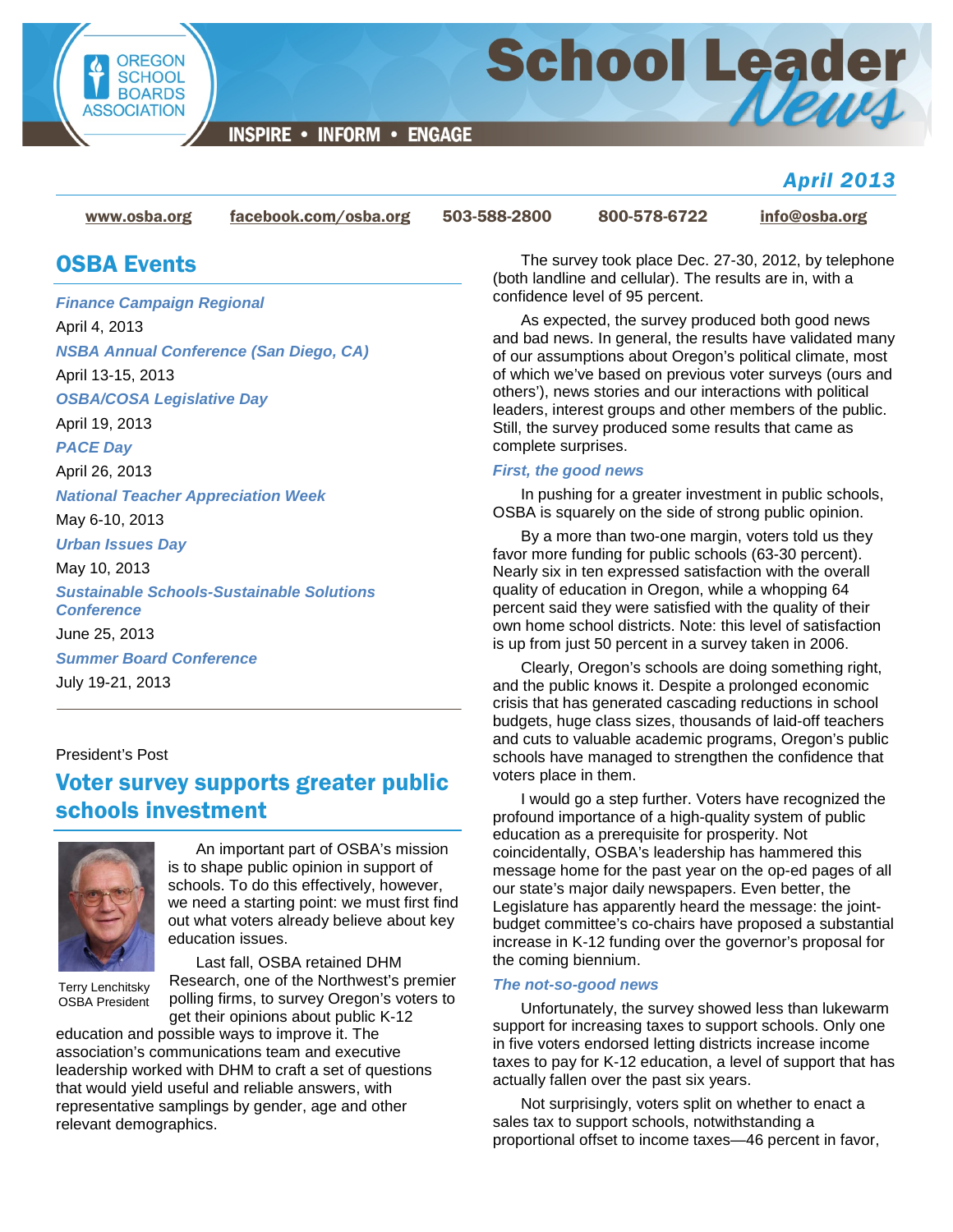48 percent against. And although public support remains solid for the recently enacted Ballot Measure 85, which allocated corporate "kicker" refunds to help pay for public schools, only 42 percent of voters agree that their local school districts spend money wisely.

#### *Voters want PERS reform*

Nearly six in ten voters favor reform to the Public Employees Retirement System (PERS), while just one in five say PERS needs no changes. An overwhelming 87 percent favor shifting from a seniority-based pay model to one that compensates teachers based on experience, performance and workload.

School boards and education service district boards can take heart that momentum continues to build for a bigger investment in public schools, even though a consensus for increasing revenue remains elusive (for the moment, at least). Board members, administrators, teachers and all their allies deserve praise for sustaining their quest for excellence despite dwindling resources and ever-higher demands—a quest that has generated growing public confidence in public schools. OSBA will redouble its efforts to convert this public support into political action that results in stable, adequate funding for schools in the future.

### OSBA/COSA Legislative Day is a good investment of your time

The future of education in Oregon hinges on the ability of advocates for K-12 to work effectively with legislators. This means persuading individual legislators to support more school funding, reform to the Public Employees Retirement System (PERS) and other critical policy objectives that school, education service district (ESD) and community college boards have set forth in their legislative agendas.

While some lobbying skills are intuitive, others are not. This year's OSBA/COSA Legislative Day (Friday, April 19) provides a rich opportunity to learn all the essentials of effective legislative persuasion. Just as important, you will receive thorough updates on major education issues, ensuring that you will be an informed and knowledgeable advocate in the corridors and meeting rooms of the capitol.

- **Funding.** You will hear a briefing on school funding by Craig Hawkins, executive director of the Confederation of School Administrators (COSA).
- **PERS.** Jim Green, deputy executive director of OSBA, will present an explanation and update on PERS reform.
- **ESDs, governance.** Chuck Bennett, COSA's director of government relations, will offer perspective and guidance on ESDs and governance.
- **Compression, tax reform, local options, hot issues.** Morgan Allen, OSBA's legislative

specialist, will describe the complex and often misunderstood issues of compression, local options and tax reform. Morgan will then team up with his OSBA colleague, Lori Sattenspiel, to address other "hot issues" that advocates may encounter in the capitol.

• **Message delivery.** Chuck Bennett will then deliver an important briefing on message delivery.

From 10:15 a.m.-noon, you will have the opportunity to meet with individual legislators to discuss education issues and press your organization's agenda. *Note: Now is the time to schedule appointments with your Senators and Representatives for Legislative Day.*

Check-in for Legislative Day begins at 7:30 a.m. on April 19 in Room 50 in the State Capitol basement.

## PACE Trustees work to hold down premiums

Property and Casualty Coverage for Education (PACE) Trustees spent much of their March 4 meeting discussing how to hold down premiums and inoculate districts from losses.

Mike Doherty, chief financial officer of the Special Districts Association of Oregon (SDAO), told trustees that an increase in liability claims and significantly higher costs for reinsurance had combined to raise premium cost estimates for the coming year. As a result, he said, PACE is looking for creative ways of obtaining property reinsurance.

Currently, PACE pays the first \$250,000 of a property loss, and the balances of any larger claims are paid by reinsurers. To help keep down premiums to members, Doherty said PACE was considering increasing its liability to \$5 million per occurrence and \$7.5 million annually.

Even if those changes are made, Doherty said, premium renewals are expected to increase by at least 15 percent, and possibly as high as 25 percent. "Twenty (percent) is our target," he said.

Frank Stratton, PACE manager, said that by increasing the cap from \$250,000 to \$5 million, PACE would also have a significantly greater number of reinsurers to choose from – as many as 30 instead of just a handful.

Staff also made a recommendation designed to encourage PACE members to consult with pre-loss attorneys before terminating an employee. Currently, PACE members incur a \$5,000 deductible if they do not consult with pre-loss attorneys before taking that step; the recommendation was to increase the deductible in such cases to \$25,000.

Lisa Freiley, the Oregon School Boards Association's director of legal, labor & PACE services, said an OSBA attorney is available daily to consult with members on preloss situations. She said OSBA attorneys are always ready to provide advice on risks.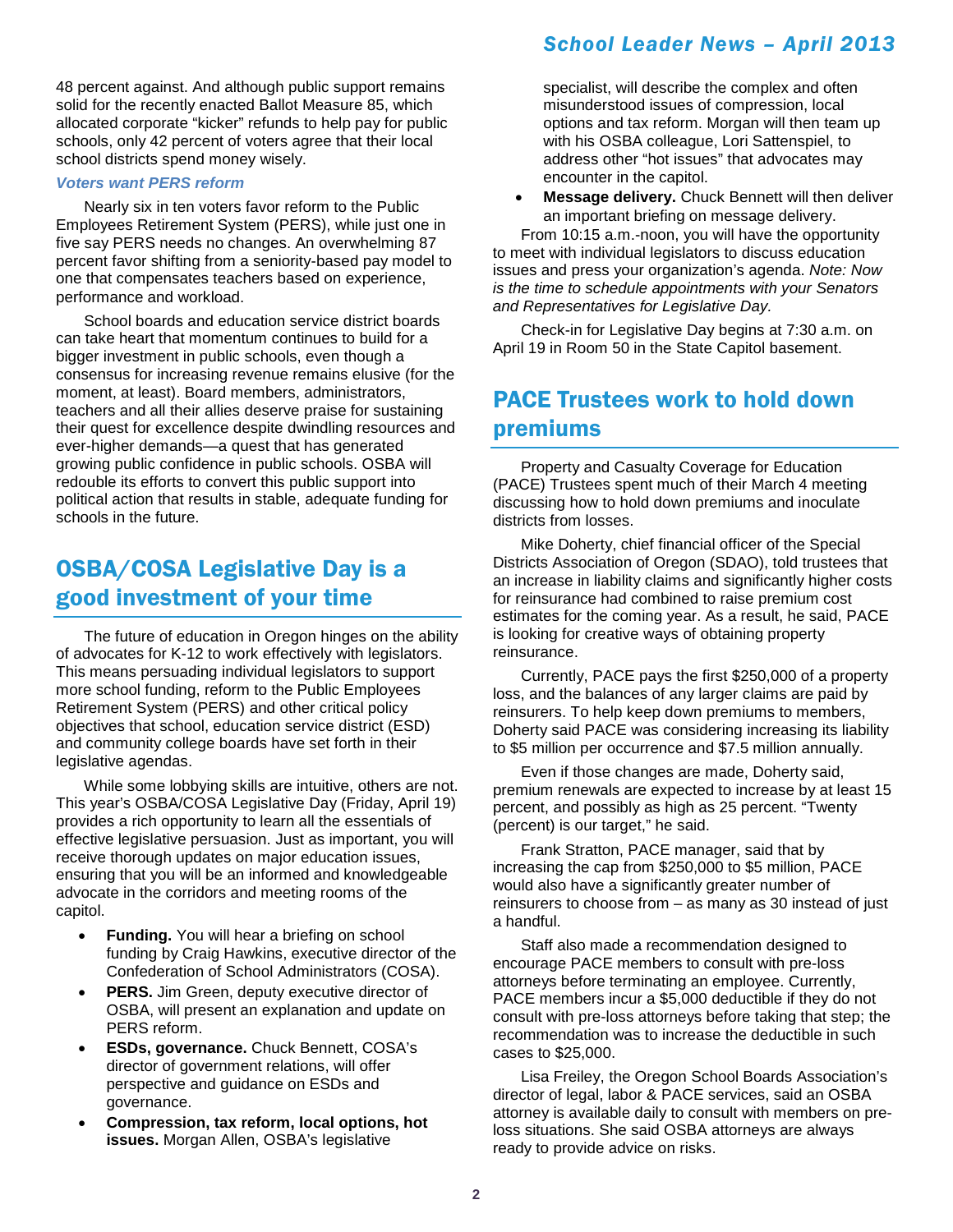"Pre-loss attorneys are never going to tell you that you can't fire someone, but we're going to explain to you the problems that might result if you do," she said.

Geoff Sinclair, SDAO's director of claims services, concurred. "We can't make or change someone's local decision, but we want to make sure you have the best information before making your decision," he said.

Trustees unanimously improved the deductible increase for members that do not consult with pre-loss attorneys before termination.

Trustees also discussed potential changes in how PACE underwriters calculate general liability premiums for employees or agents of members that have armed security. Any changes will be sent out with renewal notices.

More information will available at PACE Day in Portland on April 26. It's free for the first attendee from PACE member organizations, and members are urged to attend:

[http://www.osba.org/Calendar/Events/PACE\\_Day-](http://www.osba.org/Calendar/Events/PACE_Day-2013.aspx)[2013.aspx](http://www.osba.org/Calendar/Events/PACE_Day-2013.aspx)

Keeping You in the Loop

## OSBA advances key initiatives

Over the past year, in countless conversations with our board members from around the state, I've heard the same refrain as far as your expectations for me: Be accessible, be relevant.



Those same demands extend to OSBA as a whole, and my response to you has been and remains that we will meet and strive to exceed your expectations. I've said that you will see

Betsy Miller-Jones Executive Director

and feel the energy and dedication necessary in representing nearly 1,400 members in school districts, education service districts and community colleges. I'm excited to report the progress we are making with your support.

Here are some of the key initiatives we've undertaken in 2013:

• **Partnering with other organizations through our** *"Strong Schools, Strong State"* **campaign to advocate for significantly higher K-12 investment in the next biennium.** Our legislative and communications staff members have been working tirelessly in this area, and the co-chairs have proposed a budget of \$6.75 billion for K-12 education, including \$200 million in PERS savings. Working with Morgan Allen of our staff, **Terry Lenchitsky** (OSBA President and Oregon Trail School Board), **Beth Gerot** (Eugene School Board), and **Bobbie Regan** (OSBA Secretary-Treasurer and Portland Public Schools Board) all testified at the Capitol in favor of school funding of

at least \$6.75 billion – an increase of \$1 billion from the last biennium. As OSBA Deputy Executive Director Jim Green told our Board of Directors on March 15, "I see the momentum building."

- **Working with a separate coalition to realize Public Employees Retirement System (PERS) reform.** When we polled members last year, you told us that school funding and PERS reform were by far your leading issues. Our resulting PERS legislation, Senate Bill 754, has garnered the most attention among roughly 40 PERS reform bills. Although supported by a wider group, it is often referred to as "the OSBA bill." We have obtained legal advice from an expert attorney indicating that it will withstand a legal challenge, and the latest estimates are that it would save the state between \$1.2 and \$1.3 billion in the next biennium. "Incredible leadership," is the way Bobbie Regan summed up our PERS reform efforts before our Board.
- **Raising OSBA's profile with the public and the media.** In March I visited with three newspaper editorial boards to talk about school funding, PERS reform, student achievement, tax compression and other issues. I was joined by Regan and **Betty Reynolds**, (OSBA Legislative Policy Committee (LPC) and West Linn-Wilsonville School Board) at *The Oregonian* in Portland; **Jennifer Geller** (Eugene School Board) at the *Register-Guard* in Eugene; and **David Beeson** (OSBA Board and Silver Falls School Board) and **Nancy MacMorris-Adix** (LPC and Salem-Keizer School Board) at the *Statesman Journal* in Salem. In addition, OSBA Communications Director Tricia Yates and Communications Specialist Alex Pulaski are reaching out to other media around the state on these important issues.
- **Attending local school board meetings and listening to your issues and concerns.** In just the last month I've visited boards in Forest Grove, Corvallis, North Santiam and the High Desert ESD. I have more planned, and if you would like me to visit your board, please contact me at bmillerjones@osba.org.

Our staff has much more in store, including the OSBA/COSA Legislative Day on April 19; 2013 PACE Day on April 26; and Urban Issues Day 2013 on May 10.

Please remember that your continued support is vital to all that we're doing. Dozens of district boards have passed resolutions in support of "Strong Schools, Strong State" – you can get more information and see a sample resolution at:

[http://www.osba.org/Resources/Article/Improving\\_Educati](http://www.osba.org/Resources/Article/Improving_Education/S4/JoinStrongSchools.aspx) [on/S4/JoinStrongSchools.aspx.](http://www.osba.org/Resources/Article/Improving_Education/S4/JoinStrongSchools.aspx)

Our Board adopted a resolution in support of PERS reform on March 16, and I encourage individual boards to join us; more information and a sample resolution can be found at: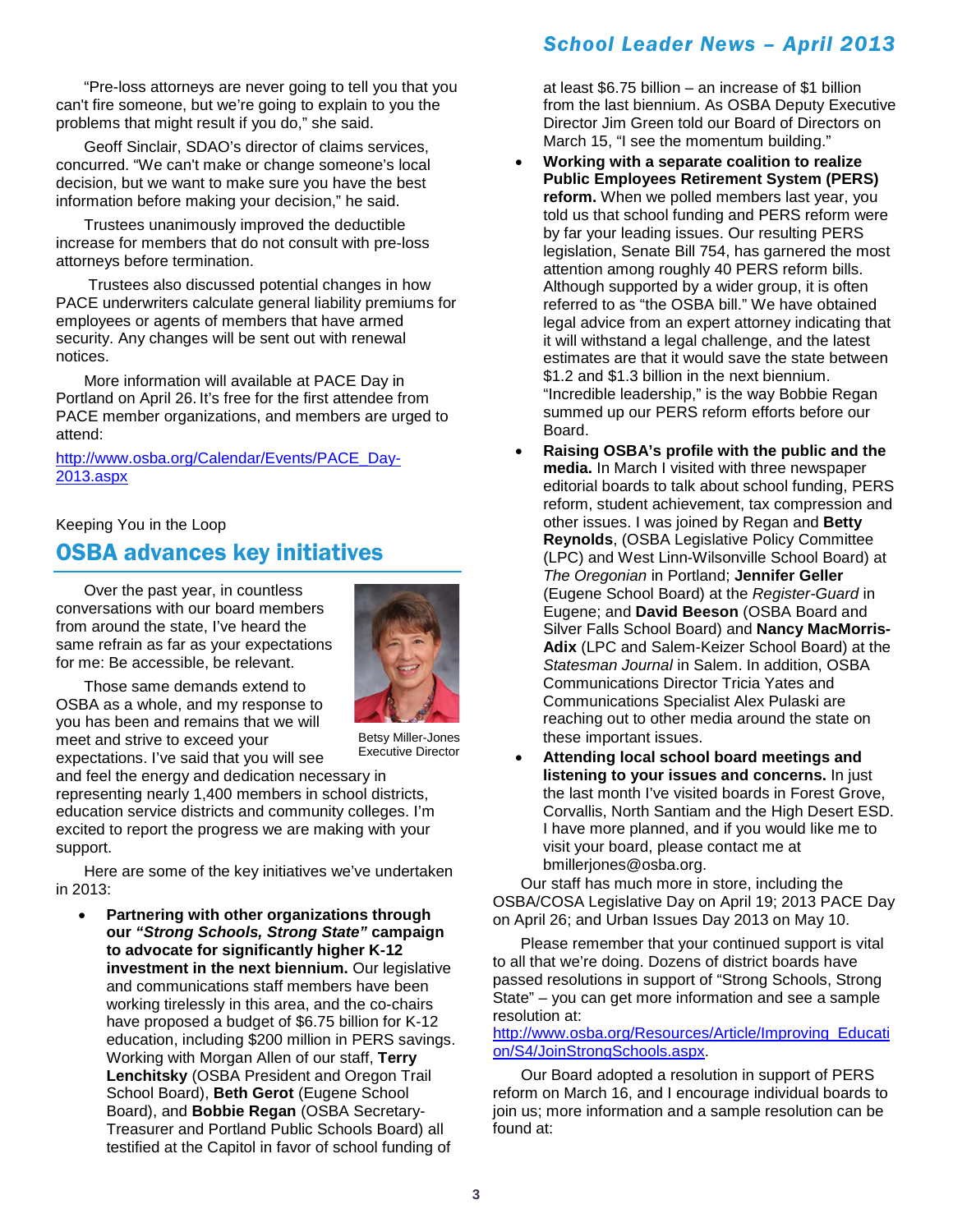#### [http://www.osba.org/News%20Center/Announcements/20](http://www.osba.org/News%20Center/Announcements/2013-03-21_PERS_resolution.aspx) 13-03-21 PERS resolution.aspx.

As educators we often talk about the importance of high expectations. Thank you for your high standards and for leading on behalf of Oregon's schoolchildren. "Together," as Mother Teresa was fond of saying, "we can do great things."



OSBA President Terry Lenchitsky joined other school board members from around the state March 13 in providing testimony at the state Capitol about the importance of boosting school funding to at least \$6.75 billion. Lenchitsky testified that OSBA members are "extremely encouraged" by the co-chairs' proposal, which targets \$600 million more for education than the budget proposed by Gov. Kitzhaber, when \$200 million in PERS reforms are included.



Eugene School Board member Beth Gerot testifies in support of a school funding budget of at least \$6.75 billion.

# OSBA Board adopts resolution urging NSBA American Indian/Alaska Native caucus growth

The Oregon School Boards Association's Board of Directors adopted a resolution March 16 to recommend to the Pacific Region of the National School Boards Association (NSBA) that the NSBA increase membership of its American Indian/Alaska Native (AIAN) Caucus.

Doing so would grant the caucus an ex-officio seat on the NSBA Board of Directors.

The resolution was moved by OSBA Past President **Kris Howatt**, a member of the Gresham-Barlow School Board. Howatt also advocated for and the Board approved a motion that the OSBA Board sponsor 10 memberships in the AIAN Caucus; five of those memberships will be filled by OSBA officers and five will be offered to school board members at large.

Betsy Miller-Jones, OSBA's executive director, lauded the recent actions.

"Our board has shown leadership in recognizing the impact of Native American board members in the NSBA governance model," she said. "Increasing the membership is an important step to allow full recognition of the caucus." Contact Betsy Miller-Jones at [bmillerjones@osba.org](mailto:bmillerjones@osba.org) for more information.

## OSBA Urban Issues Day will deal with concerns of large school districts

OSBA has reached out to board members and administrators from Oregon's largest districts, key representatives from education service districts, community colleges and other agencies, to hold a conversation about issues that urban districts consider the most urgent. The event, "Urban Issues Day," will occur on May 10 at the Salem Convention Center.

In recent years, Oregon has become much more diverse, both culturally and racially. As districts address the needs of increasingly diverse student populations, collaboration among educators and supporting organizations has become ever more critical.

Setting high expectations and providing a framework for accountability are critical to improving student achievement and eliminating the achievement gap in all districts, both large and small. While Governor Kitzhaber's 40-40-20 goal, the Common Core Standards and achievement compacts have all played key roles in this effort, much work remains to be done.

#### *The agenda*

To kick off Urban Issues Day, Dr. Doris McEwen of the Oregon Education Investment Board will present an overview of the state's plans and goals. Dr. Thomas Alsbury will then discuss recent national and international research on board leadership.

During lunch, a distinguished panel will discuss partnership potential. The panel will include Multnomah County Commissioner Judy Shiprack; Duncan Wyse, president of the Oregon Business Council; and Larry Whittlesey, executive director of School Partnership.

Arty Trost will facilitate the afternoon discussion on the challenges that urban school districts face. The session will capture data in a useful way and enable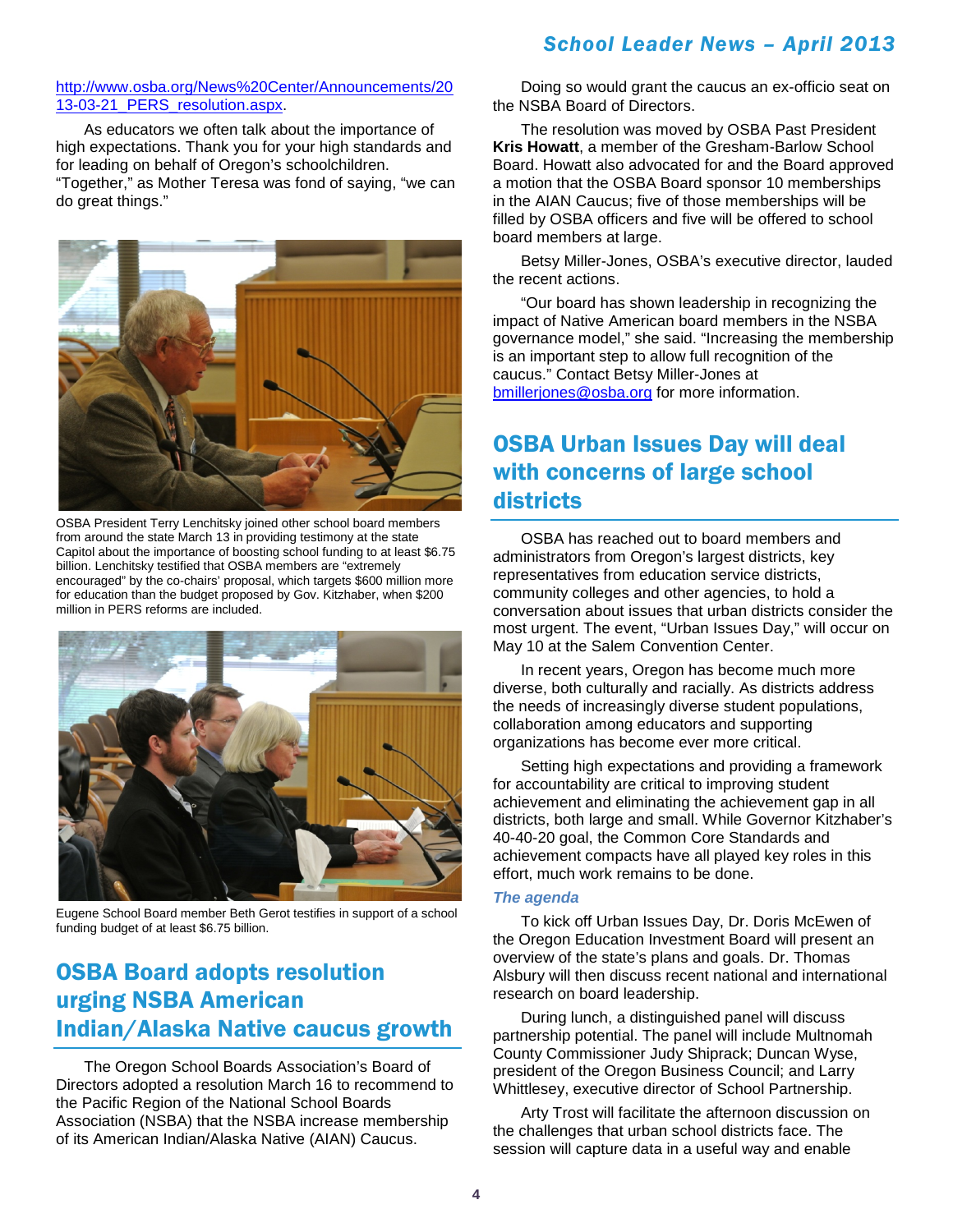participants to network and share their ideas, successes and concerns.

To ensure an appropriate mix of participants, OSBA will register only invited participants until April 10. After this initial cutoff date, OSBA will open registration to all interested board members and administrators until receiving 150 total registrations. Registration is free.

For registration details:

[http://www.osba.org/News%20Center/Announcements/20](http://www.osba.org/News%20Center/Announcements/2013-03-12_Urban_Issues_Day.aspx) [13-03-12\\_Urban\\_Issues\\_Day.aspx](http://www.osba.org/News%20Center/Announcements/2013-03-12_Urban_Issues_Day.aspx)

#### *Agenda*

- 9:00 Welcome and Introductions
- 9:15 Dr. Doris McEwen (Oregon Education Investment Board)
- 10:00 Networking Break
- 10:15 Tom Alsbury: Board Leadership Effectiveness
- 12:00 Lunch
- 12:30 Community Partners Panel
- 1:30 Table Discussions: Framework for Association's Support
- 2:30 Networking Break
- 2:40 Arty Trost: Key Supports and Framework
- 3:40 Wrap up/Adjournment

Contact Joe Wehrli at [jwehrli@osba.org](mailto:jwehrli@osba.org) for more information.

## Polish your advocacy at OSBA's Summer Board Conference

Why not combine a family vacation in scenic central Oregon with OSBA's 2013 Summer Board Conference on July 19 at the beautiful Riverhouse Hotel and Convention Center in Bend?

This year's conference offers an agenda packed with presentations to help you polish your advocacy skills to help your district. You will learn cutting-edge best practices and receive up-to-date information on school leadership, legislative advocacy, finance and more. Just as important, you'll have an opportunity to network with colleagues and education professionals from the whole state.

This year's theme is LEAD, which means "Listen, Engage, Advocate, Dream." It's a theme that symbolizes OSBA's vision and the work that lies ahead for educational leaders in Oregon.



#### *Featured speaker: Dr. James Johnson*

The featured speaker this year is Dr. James Johnson, director of the Urban Strategies Center at the University of North Carolina. Dr. Johnson is an expert in community and economic development, the effects of demographic changes on the U.S. workplace, inter-ethnic minority conflict in advanced industrial societies, urban poverty and workforce diversity. At Summer Board, he will examine the causes and consequences of growing inequality as it affects socially and economically disadvantaged youth.

Dr. Johnson will present both a workshop and a keynote address at this year's event. His presentations will prove especially valuable to board members as they grapple with the achievement gap and the critical need to raise students' performance overall.

As usual, the 2013 conference will feature a workshop for board secretaries. On July 19, board secretaries will hear presentations on school law and fiscal oversight.

A Leadership Institute Bronze Award track will also take place for board members. Check OSBA's website for information and programming of the "Pre-conference Day" on July 19 for board members.

The 2013 conference will feature something new—a vendor showcase that will enable board members to learn about new products and services. Contact Joe Wehrli at [jwehrli@osba.org](mailto:jwehrli@osba.org) for more information.

### Coming soon—Model Handbooks, Key Dates and Activities Calendar!

Beginning in mid-April, OSBA will make your life easier by issuing new model handbooks to help you update your staff and/or student handbooks. This year, OSBA will roll out a new feature—model handbooks designed specifically for public charter schools.

The new handbooks will appear as downloadable Microsoft Word documents on OSBA's website. Each will enable you to create your own fully annotated handbooks, with virtually all the information you must include to satisfy state and federal requirements for notice to students, parents and staff. You can use your logo and customize the clear, straightforward language to meet your own needs.

Specifically, both model handbooks feature the following essential items:

- Statements and notices the law requires
- Editorial notes on how to use the information
- Suggestions on how to correlate language with board policy

The cost of any complete handbook is \$125. Or, for \$50, you can obtain a document that simply contains legal changes and revisions made since last year. Both versions are available electronically on OSBA's website.

The Key Dates and Activities Calendar, which is available for \$150, gives you a complete listing of required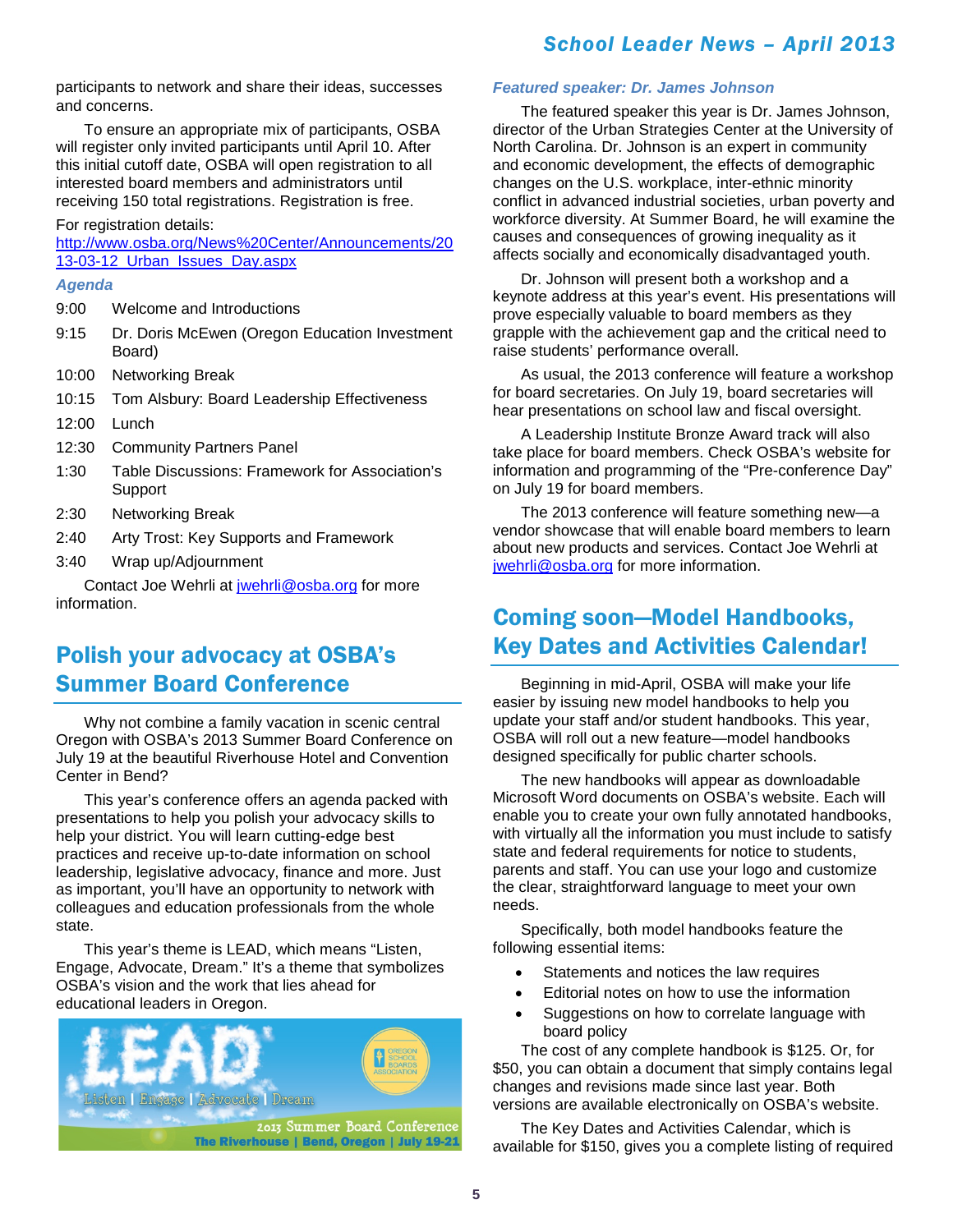actions and activities by your board and administrator. You can use this handy annotated calendar to develop your calendar of activities and key dates, knowing that OSBA's staff has scoured Oregon's statutes and administrative rules, federal laws and a variety of other sources to provide a complete listing of requirements.

#### *Combination Pack*

To save money, you can buy a combination pack that includes a Student Handbook, Staff Handbook and the Key Dates and Activities Calendar. The price is just \$275.

For \$200, you can obtain a combination pack that includes just the handbook revisions required since last year and the current Key Dates and Activities Calendar.

Watch OSBA's website for availability, or contact La'Nell Trissel in our Policy Services department for more information, 800-578-6722 or [ltrissel@osba.org.](mailto:ltrissel@osba.org)

### Success story: Milwaukie High School wins ASCD Award

Milwaukie High School has won ASCD's 2013 Vision in Action: The ASCD Whole Child Award<sup>1</sup>, the *Clackamas Review* reported in a story on Mar. 13.

According to the story, the ASCD recognized MHS' dedication to "the needs of the whole child" beyond the efforts of all the other schools throughout North America. The organization gave special notice to MHS' focus on professional development in support of "equity in action" to address social justice and equity issues.

In August, the high school opened a 2,800-squarefoot, state-of-the-art health center to meet students' health needs without using district money, the *Review* reported. To help fund the center, school staff raised more than \$600,000.

Principal Mark Pinder accepted the award on behalf of his school at ASCD's conference in Chicago on March 17.

The award recognizes schools that produce learners who are knowledgeable, emotionally and physically healthy, civically active, artistically engaged, prepared for economic self-sufficiency and ready for the world beyond formal schooling, the *Review* reported.

#### *Aiming to be the best*

Trained staff evaluate incoming MHS students' reading and math proficiency. The school provides supplementary reading and math courses, as needed. Also, teams of staff meet once a week with a group of school counselors, mental and physical health providers, social workers and administrators to discuss ways to support at-risk students, the *Review's* story said. During these meetings, participants collaborate to build individual intervention plans for these students. These initiatives have produced improvements in reading and math achievement in participating students, and MHS' graduation rate has improved beyond Oregon state's average.

"The staff at Milwaukie High believes that there is more to education than just to teach a student how to read, write and think critically," Pinder told the *Review*. "The physical and emotional well-being of the student must be nurtured as a part of teaching and learning. When the whole child is educated at Milwaukie High, we are guaranteeing that we will produce a graduate ready to participate as an active, contributing community member."

<sup>1</sup> *ACSD was formerly called the Association for Supervision and Curriculum Development.*

## Don't miss the 2013 Sustainable Schools-Sustainable Solutions **Conference**

In rethinking the future of public education, a coalition of policy makers and educators have discovered that the concept of "sustainable schools" offers great potential not only to save money, but also to enhance the quality of education.

The third annual Sustainable Schools-Sustainable Solutions Conference offers board members a priceless opportunity to sharpen their knowledge of how sustainable practices can make schools safer and healthier, improve students' performance (both academically and socially), and stretch precious tax dollars.

This year's theme is "Creating resilient schools and communities." The conference is a presentation of the Confederation of School Administrators, Oregon Sustainable Schools Initiative, American Institute of Architects Portland, and Environmental Education Association of Oregon. OSBA is a proud sponsor of the event. The venue is Trillium Creek Primary School in West Linn, Oregon, and the date is June 25. This year's keynote speaker is Christian Long, Vice President/Education at Cannon Design. An educator, designer, school planner, futurist and advocate for innovative learning communities, Long is the founder and co-developer of Prototype Design Camp, an innovative national design program for creative young people.

The conference features concurrent sessions, student panels, exhibitors and opportunities to network with colleagues and professionals who know firsthand how to create resilient schools and communities. Don't miss this exciting event and the chance to learn and share your knowledge.

Information on registration, sponsorship and how to participate as an exhibitor can be found at: [http://www.sustainableschools.org/our-services/2013](http://www.sustainableschools.org/our-services/2013-conference) [conference](http://www.sustainableschools.org/our-services/2013-conference)